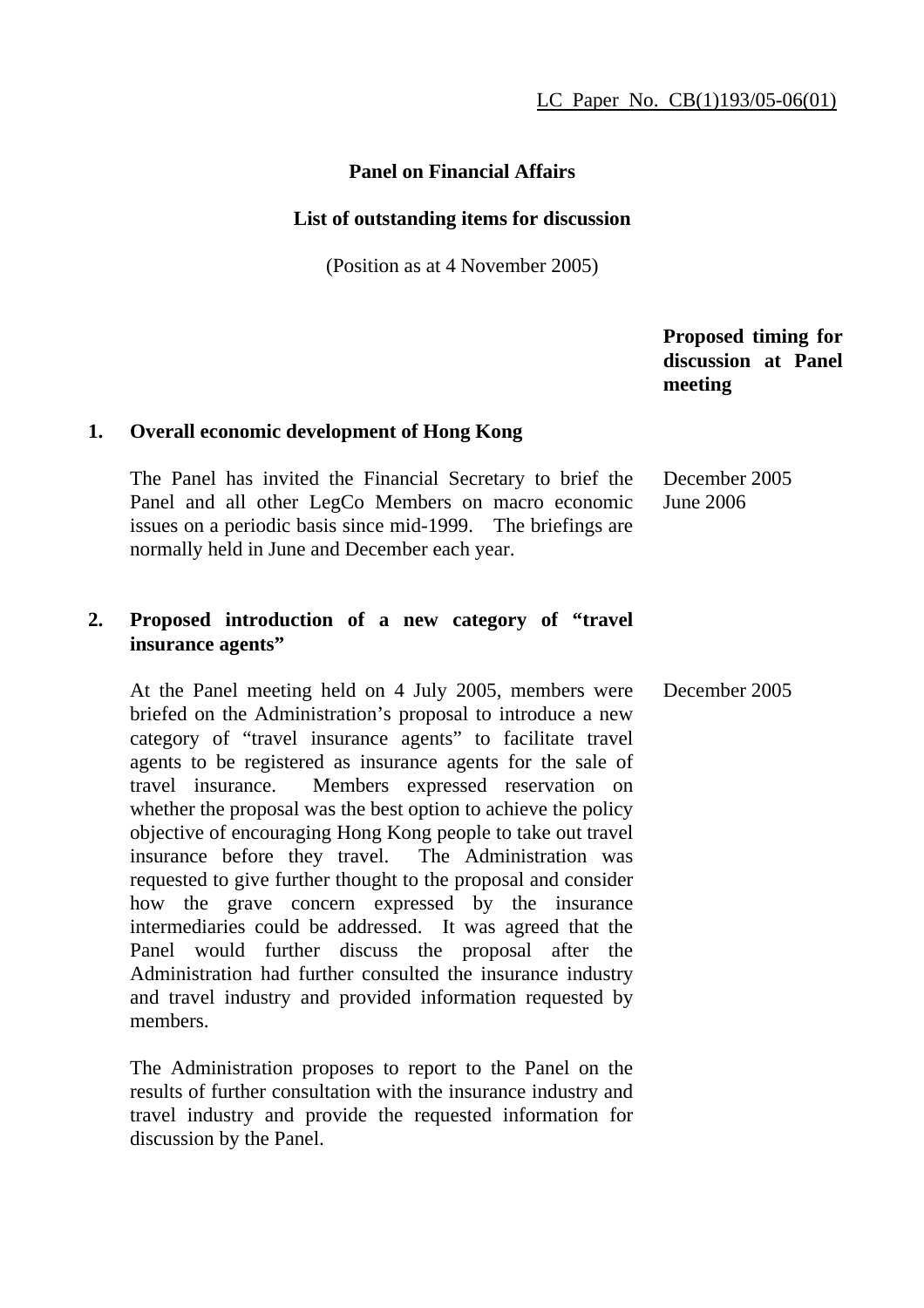**Proposed timing for discussion at Panel meeting** 

# **3. Briefing on the work of the Hong Kong Monetary Authority**

 The Chief Executive of the Hong Kong Monetary Authority (CE/HKMA) briefs the Panel on the work of HKMA on a regular basis. The briefings are normally held in February, May and November each year. February 2006 May 2006

### **4. Regulation of warrants trading in Hong Kong**

In view of recent public concerns about the risks associated with warrants trading in Hong Kong and the regulation of such trading activities, members agreed at the Panel meeting on 13 October 2005 that the Administration (including the Television and Entertainment Licensing Authority), Securities and Futures Commission (SFC) and the Hong Kong Exchanges and Clearing Limited should be invited to discuss the subject with the Panel. Members then noted the Administration's written replies to the two questions raised by Hon Albert CHENG on the subject in respect of the Council meeting on 19 October 2005. Members are concerned about the need for strengthening the measures for regulation of warrants trading (including regulation of media programmes on warrants trading), and measures for guarding against market manipulation and addressing potential conflict of interest. January or February 2006

 In response to the Panel's invitation, the Administration proposes to brief the Panel on the item in January or February 2006 (LC Paper No. CB(1)196/05-06(01)).

### **5. Renminbi business in Hong Kong**

Members note from the Chief Executive's 2005-2006 Policy Address that the Central Authorities have given in-principle approval to further expand Renminbi business in Hong Kong and will soon finalize arrangements and make an official announcement. At the Panel meeting on 13 October 2005, members agreed that the Administration should be invited to brief the Panel on the details as early as practicable. To be confirmed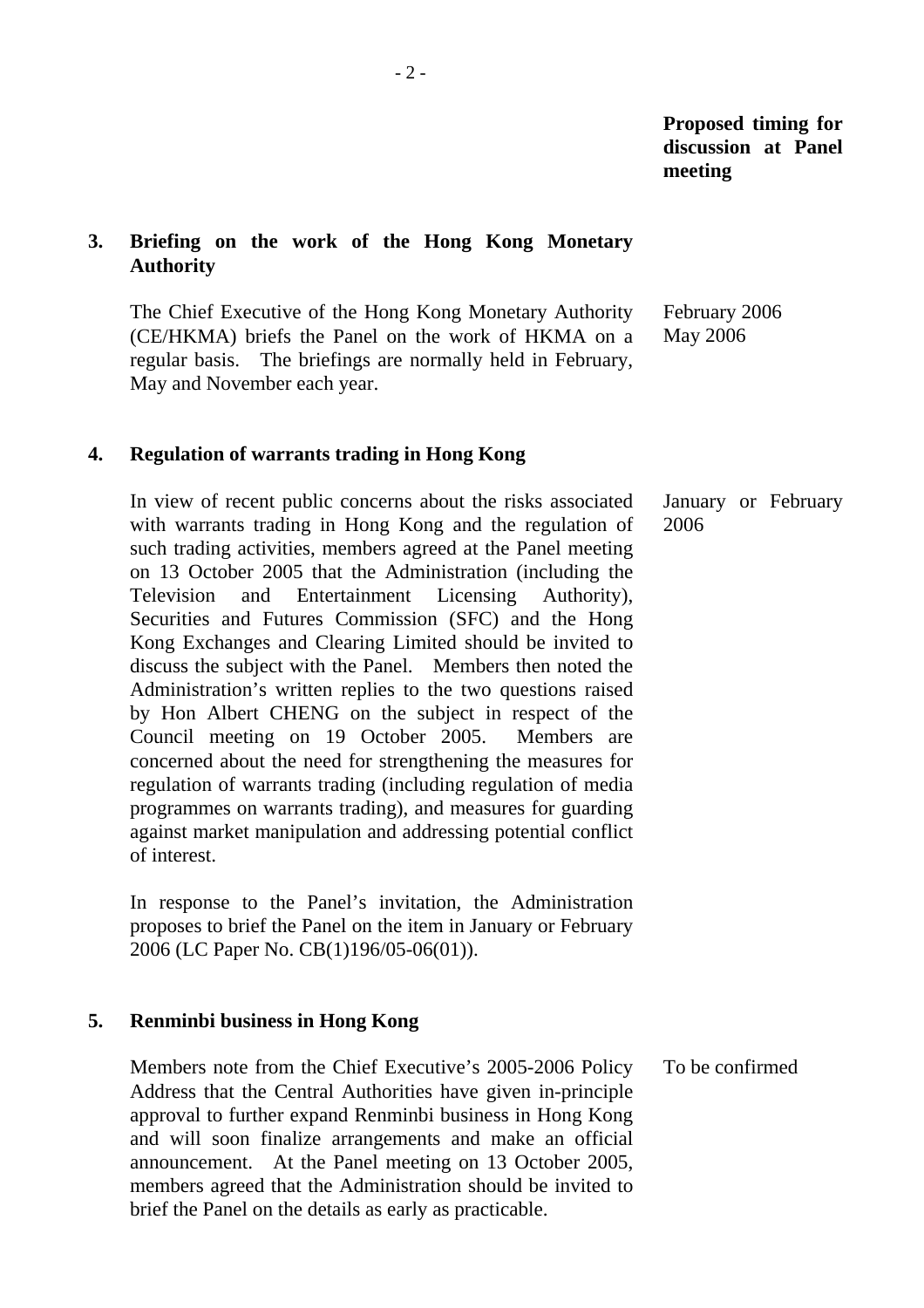**Proposed timing for discussion at Panel meeting** 

 The Administration responds that the HKMA is prepared to brief the Panel once the announcement has been made (LC Paper No. CB(1)196/05-06(01)).

### **6. Briefing on the draft Companies (Amendment) Bill 2006**

 The Administration will brief members on the proposed amendments to the Companies Ordinance to enable the introduction of a scripless securities market so as to allow securities to be issued and transferred electronically. The relevant bill (i.e. the Companies (Amendment) Bill 2006) has been included in the Legislative Programme 2005-06 provided by the Administration in October 2005. To be confirmed

# **7. Consultancy study on the feasibility of establishing insurance Policyholders' Protection Funds in Hong Kong**

| The Administration will update the Panel on the results of the | To be confirmed |
|----------------------------------------------------------------|-----------------|
| public consultation and latest developments on the proposal    |                 |
| to establish insurance Policyholders' Protection Funds in      |                 |
| Hong Kong.                                                     |                 |

### **8. Consultancy study on the supervisory framework of the assets of long term insurers in Hong Kong**

| The Administration will brief the Panel on the background, | To be confirmed |
|------------------------------------------------------------|-----------------|
| initial findings of the consultancy study and the proposed |                 |
| timetable for public consultation on the study.            |                 |

## **9. Proposed measures to address risks arising from securities margin financing**

 At the Panel meeting held on 17 December 2004, the SFC reported on the progress of the public consultation on proposed measures to address risk arising from securities margin financing. Members noted that SFC would continue discussions with the brokerage industry to identify To be confirmed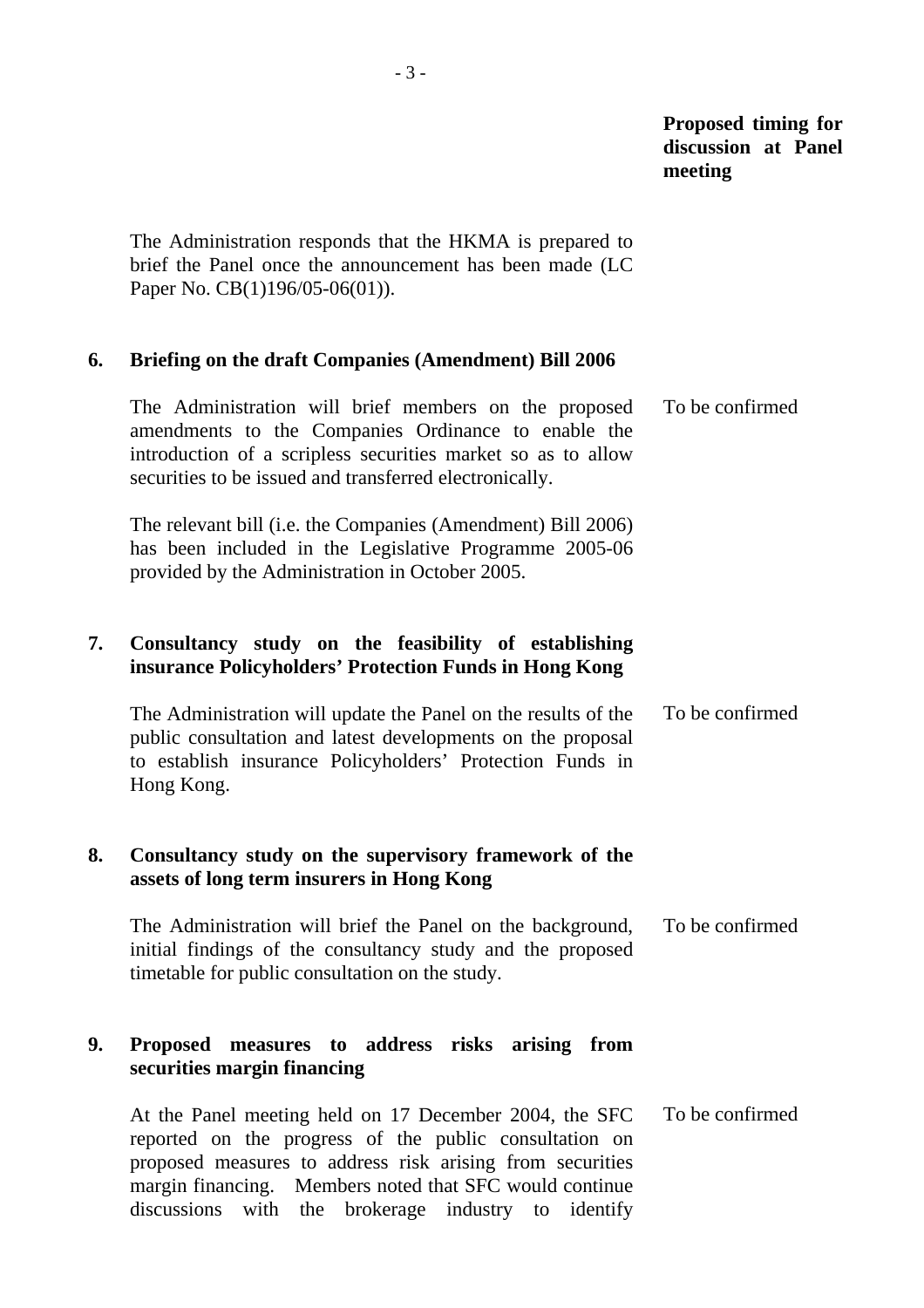appropriate measures to address the risks involved. Members requested the Administration and SFC to report the progress to the Panel in a year's time (i.e. before the end of December 2005). The progress report should cover the proposed concrete timetable for achieving complete segregation of collateral of borrowing and non-borrowing clients.

### **10. New Mechanism to effect bank mergers**

 The Bills Committee on Citibank (Hong Kong) Limited (Merger) Bill, during scrutiny of the Bill in May 2005, has examined the need for the Administration to formulate a generic legislation governing bank mergers and reorganizations in Hong Kong. The Administration has noted the concern raised by the Bills Committee, and advised that the matter is being studied in consultation with the banking industry. The Administration has then undertaken to report the findings of the study to the Panel within the next few months. As directed by the Chairman, the Administration is invited to report the findings of its study to the Panel before the end of 2005. To be confirmed

#### **11. Proposal to write off a judgement debt**

 At the Panel meeting held on 6 June 2005, members were briefed on the Administration's proposal to write off the judgement debt owed to the Government by an auctioneer hired by the former Government Supplies Department to conduct commercial disposal of unserviceable or obsolete government stores and confiscated goods. Members expressed concerns about actions taken by the Administration to recover the outstanding payments from the auctioneer and details of the Administration's internal investigation on the case including the disciplinary proceedings taken against the involving civil servants. It was agreed that the Panel would further discuss the proposal in due course after the Administration had provided the supplementary information requested by members. To be confirmed